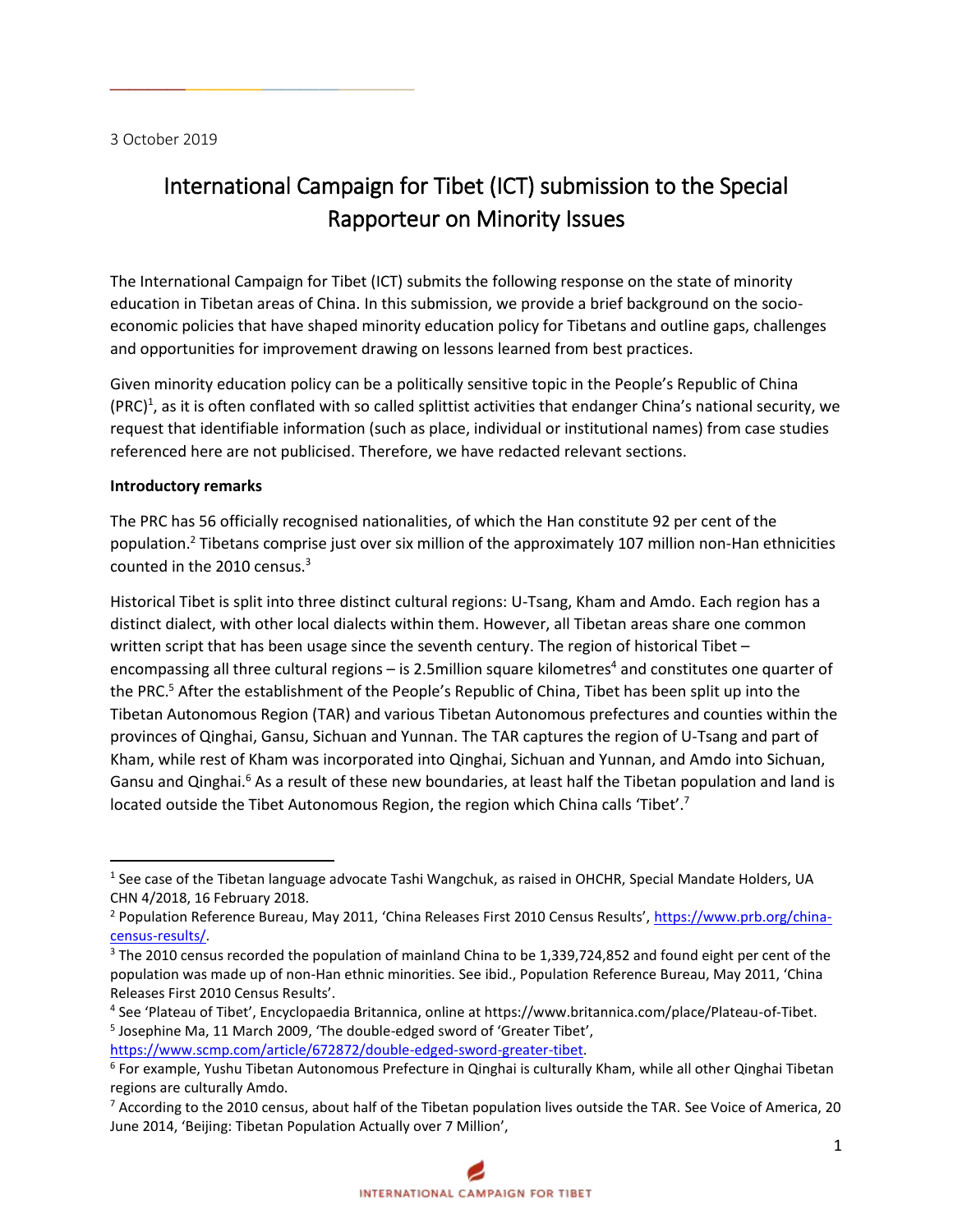It is important to note that on the Tibetan plateau, and particularly in rural areas, Tibetans are a majority in the areas where they reside. About one third of Tibetans are nomadic peoples, constantly moving with their herd for grazing.<sup>8</sup> These features of newly formed political boundaries, Tibetan life and demography are key to understanding the minority education landscape. In particular, the practice of minority education policy differs significantly across the various political jurisdictions and cultural spheres. For example, the TAR is subject to greater scrutiny and control because of its regional autonomy status and historical positions as the political centre of Tibet.

Minority education policy in China is a reflection of ethnic policy goals, which have oscillated between ethnic identity promotion and enforced assimilation. The cyclical pattern reflects a broader conflict between two goals. The perception is that mother-tongue language policies help the Chinese government win the political support of non-Han nationalities and enable them to more effectively disseminate government policies, while enforcing Putonghua (standard Mandarin Chinese language) would develop political loyalty, stability and ethnic unity. The current position on minority policy is, "cultural diversity is only desirable in the context of developing political loyalty with Chinese nationalist values".<sup>9</sup> This position of only partially supporting ethnic diversity and mother-tongue language is also reflected in China's national laws.

# **Key points**

**\_\_\_\_\_\_\_\_\_\_\_\_\_\_\_\_**

- Through examining government documents, research papers and news reports on Tibetan education, we have observed a clear shift from Tibetan-medium education to Putonghua education since the 1990s. The policy stance was officially strengthened in 2010 and 2016, with the release of the 'National long-term education reform and development plan' (2010-2020) and the 'Thirteenth Five Year Development Plan for National Language Works' (2016-2020); both documents plan to advance the popularization of the national commonly used language, Putonghua, and written script.
- It is generally true across the Tibetan region that secondary schools employ Chinese-medium instruction, although there are some exceptions in areas outside the TAR. The lack of Tibetan medium secondary schools is due to a lack of qualified Tibetan teachers, lack of available Tibetan language textbooks and competition from Han teachers. A policy shift in the late 1990s began an initiative to enforce Chinese medium instruction in all Tibetan schools.
- According to available research, this has been broadly achieved in the Tibet Autonomous Region. In 2007, 95 per cent of all TAR primary schools employed Chinese-medium instruction. <sup>10</sup> This was a marked shift from 2001, when 95 per cent of primary school students studied under Tibetan-medium instruction. $11$
- In Tibetan areas outside to the TAR such as Qinghai, Gansu, Sichuan and Yunnan, minority education practices have differed due to local leaders and conditions. While the majority of

 $\overline{a}$ <https://www.voatibetanenglish.com/a/1940971.html> and Xinhua, 4 May 2011, 'Tibet's population tops 3 million' 90% are Tibetans', [http://www.gov.cn/english/2011-05/04/content\\_1857538.htm.](http://www.gov.cn/english/2011-05/04/content_1857538.htm)

<sup>&</sup>lt;sup>8</sup> International Campaign for Tibet, 2013, 'Tracking the Steel Dragon', [https://www.savetibet.org/wp](https://www.savetibet.org/wp-content/uploads/2013/03/TrackingTheSteelDragon.pdf)[content/uploads/2013/03/TrackingTheSteelDragon.pdf,](https://www.savetibet.org/wp-content/uploads/2013/03/TrackingTheSteelDragon.pdf) page 104.

<sup>9</sup> Yang Bai, 2018, 'Hybridity and Tibetan language education policies in Sichuan', *Australian and International Journal of Rural* Education, Vol. 28. No. 2. page 13.

 $10$  2007 Research report by the TAR Bilingual Education Commission cited in Op. Cit., Ma Rong, 2013, page 101.  $11$  Ibid., Ma Rong, 2013, page 97.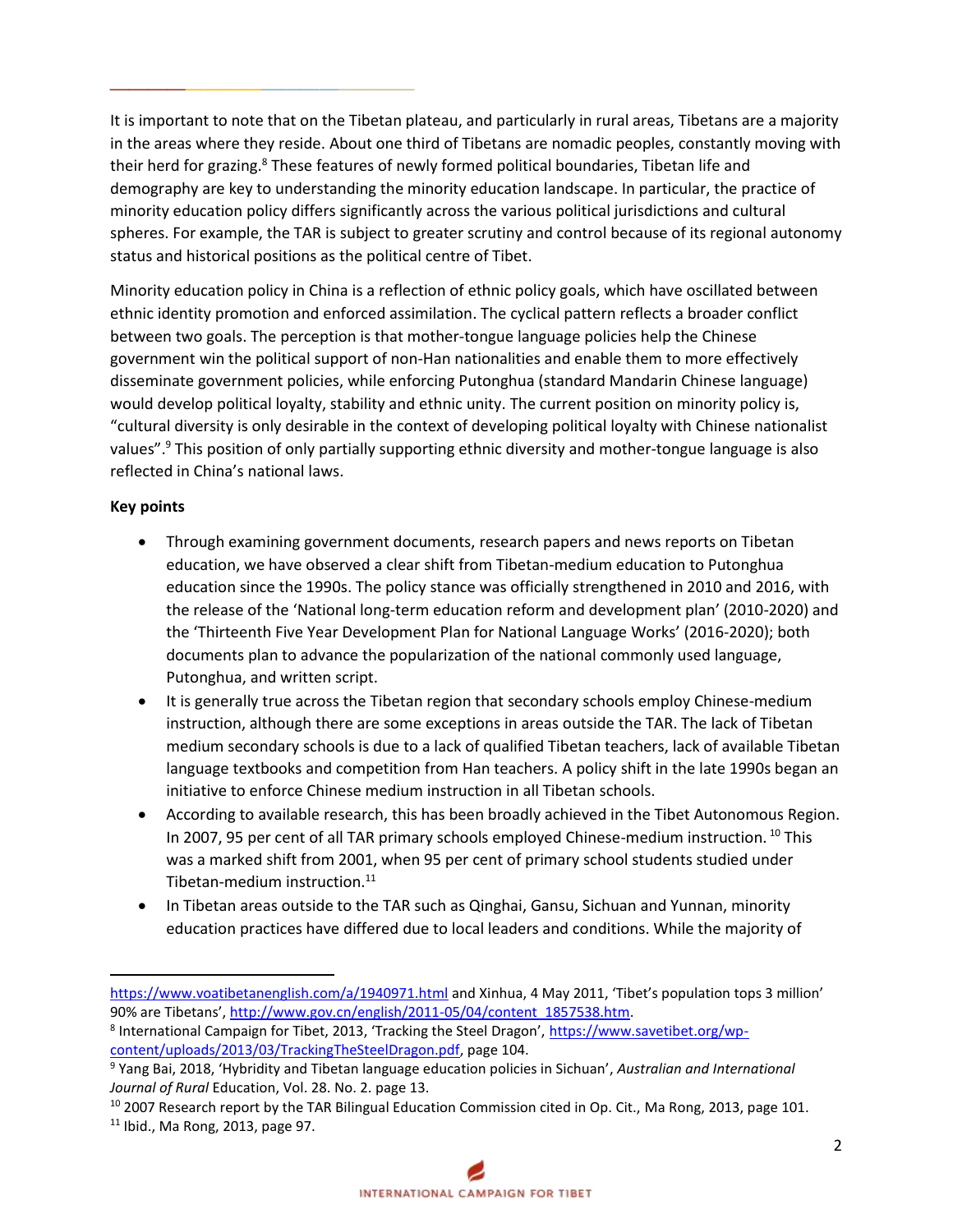secondary schools employ Chinese-instruction and offer Tibetan language as a subject, primarily education is predominantly delivered using Tibetan language instruction.

- The 2010 push to replace Tibetan-medium instruction in all primary and secondary schools, as outlined in the national long-term education reform and development plan (2010-2020) is a concern development and has faced opposition from Tibetan students. <sup>12</sup> In October 2010, over 1,000 Tibetan students protested plans to downgrade Tibetan language in Rebkong (Ch. Tongren) County, Qinghai.<sup>13</sup> Protests throughout Qinghai continued into 2012 and 2014, with eight protesters sentenced to prison terms of up to four years.<sup>14</sup>
- In this submission, we have identified lack of political will and commitment to pursue legally consistent, and culturally and linguistically relevant education policy, lack of funding and support for bilingual teacher training and Tibetan-language learning resources, an absence of culturally and regionally relevant schooling that is responsive to the realities of the local communities, and broader ethnic and linguistic discrimination in the education and labour market.
- Given minority-language education increases enrolment rates and leads to higher educational performance, it serves the state's goal to increase education indicators and so-called minority development. With a view to improve educational performance, and based on best practices, we recommend the adoption of a clear and legally consistent minority education policy. We also recommend government support for polices that fund Tibetan textbook translation, bilingual teacher training, culturally and regionally defined curricula, and viable career pathways for minority-language graduates.
- As a result, given these developments, there is reason for grave concern about the future of the Tibetan language, in particular about the protection of the right of the Tibetan people to use their own language, for example, in legal, administrative and judicial acts, as well as in language education or in work environments, and about the right to ensure the survival of the Tibetan language and to transmit it to future generations.
- **1. Please provide information on the specific legislative, institutional and policy framework at the national and local levels that address minority education, and education of and in minority languages, including sign language. Please provide examples of key laws, policies and practices, including good practices, as well as gaps.**

#### **Legislative structure**

 $\overline{a}$ 

**\_\_\_\_\_\_\_\_\_\_\_\_\_\_\_\_**

A number of national laws protect minority language education and use. For Tibetans the following political agreement and national laws are most relevant.

<sup>12</sup> UNESCO, 2010, 'Outline of China's National plan for medium and long-term education reform and development 2010-2020', [https://planipolis.iiep.unesco.org/en/2010/outline-chinas-national-plan-medium-and-long-term](https://planipolis.iiep.unesco.org/en/2010/outline-chinas-national-plan-medium-and-long-term-education-reform-and-development-2010-2020)[education-reform-and-development-2010-2020;](https://planipolis.iiep.unesco.org/en/2010/outline-chinas-national-plan-medium-and-long-term-education-reform-and-development-2010-2020) International Campaign for Tibet, 22 October 2010, 'Protests by students against downgrading Tibetan language spread to Beijing', https://www.savetibet.org/protests-bystudents-against-downgrading-of-tibetan-language-spread-to-beijing/?format=pdf.

<sup>&</sup>lt;sup>13</sup> International Campaign for Tibet, 22 October 2010, 'Protests by students against downgrading Tibetan language spread to Beijing', https://www.savetibet.org/protests-by-students-against-downgrading-of-tibetan-languagespread-to-beijing/?format=pdf.

<sup>&</sup>lt;sup>14</sup> Radio Free Asia, 14 March 2012, 'Language Policy Comes Under Scrutiny',

https://www.rfa.org/english/news/tibet/students-03142012213524.html.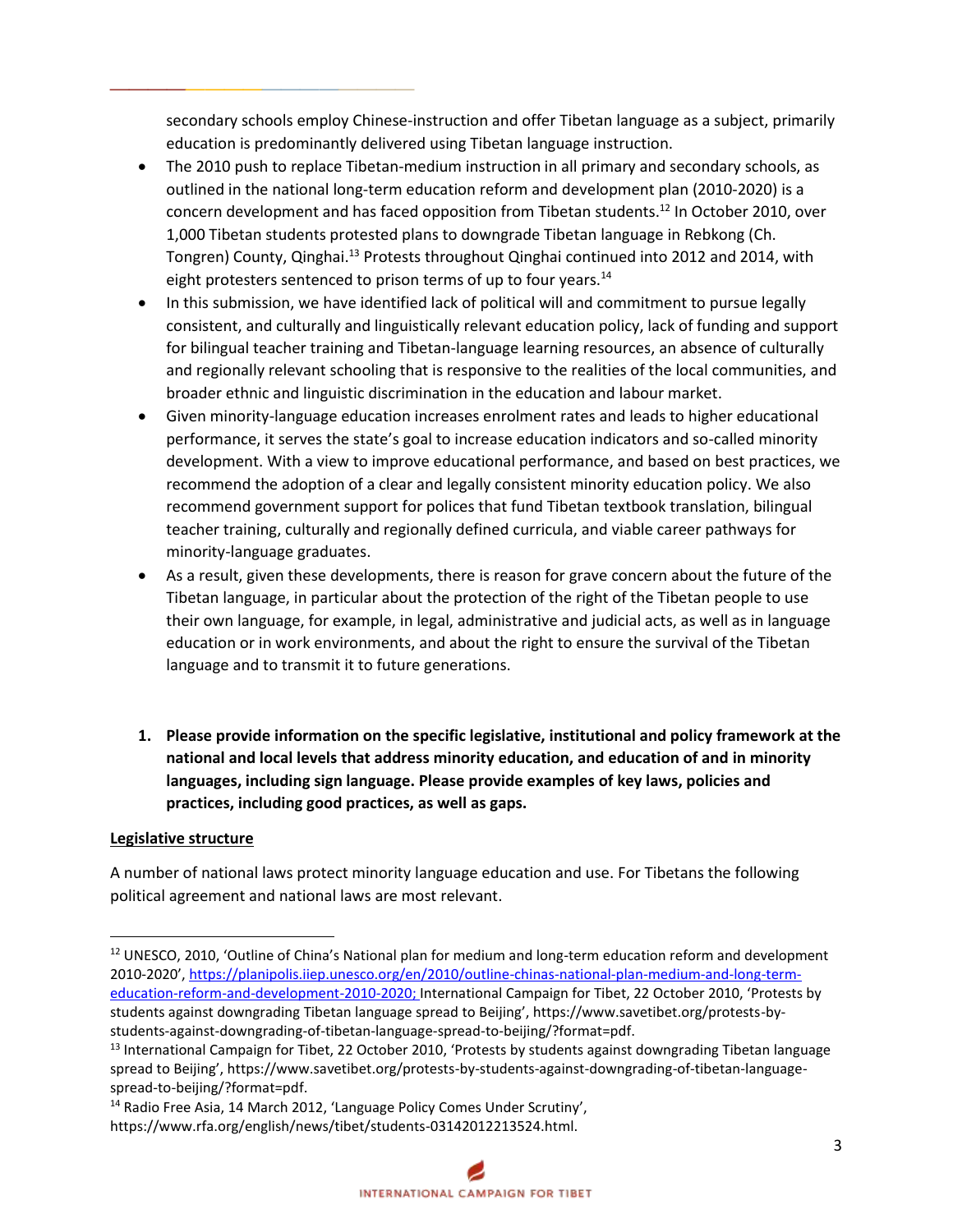The 17<sup>th</sup>-point Agreement signed between the Tibetan and Chinese governments in May 1951 agreed for Tibet to be incorporated into the PRC as an autonomous region enjoying genuine autonomy.<sup>15</sup> While the Agreement outlines a number of principles of such an autonomy, it had been repudiated by the Dalai Lama in 1959 as null and void. $16$ 

In addition to the agreement on autonomy, at least four national laws include the right for minority nationalities to learn and use their mother-tongue language. The Constitution of the People's Republic of China (amended 2018)<sup>17</sup> states that all ethnicities are equal and have the freedoms to use and develop their own spoken and written language (article 4). Peoples of ethnic autonomous areas also have the power to formulate separate regulations (article 116), independently administer education (article 119), and use their language in local administration (article 121) and in court proceedings (article 139). The constitution also emphasizes, "the State promotes the nationwide use of Putonghua [standard Mandarin Chinese]" (article 19).

The same conflict is born out in the Education Law (1995)<sup>18</sup> and the Law on the Standard Spoken and Written Chinese Language (2000)<sup>19</sup>. Both laws promote the popularization of Putonghua as the standard common language, while acknowledging the right of ethnic minority groups to use and develop their native language.<sup>20</sup>

In contrast, the Law on Regional Ethnic Autonomy <sup>21</sup> (2001) treats all languages equally. For example, it not only grants minority nationalities freedom to use and develop their own language (article 10), formulate education plans (article 36), use textbooks in their own languages and enjoy mother-tongue instruction (article 37), but it also states that Han language and literature courses should be taught in the lower or senior grades of primary school to popularize common language. It adds, both cadres of Han and non-Han nationalities should learn each other's spoken and written languages when working in the offices of ethnic autonomous areas (article 49).

#### **Institutional structure**

 $\overline{a}$ 

**\_\_\_\_\_\_\_\_\_\_\_\_\_\_\_\_**

Minority education is governed by the Ministry of Education, the State Ethnic Affairs Commission, and local provincial education bureaus . The 'Five Provinces and Regions Tibetan Textbook Coordination

<sup>19</sup> National People's Congress, 31 October 2000, 'Law of the People's Republic of China on the standard spoken and written Chinese Language', [http://www.gov.cn/english/laws/2005-09/19/content\\_64906.htm.](http://www.gov.cn/english/laws/2005-09/19/content_64906.htm)

<sup>&</sup>lt;sup>15</sup> Ministry of Culture, PRC, 2011, '17-point agreement paved the way to progress', [http://en.chinaculture.org/focus/focus/60PLT/2011-05/25/content\\_415167.htm.](http://en.chinaculture.org/focus/focus/60PLT/2011-05/25/content_415167.htm)

<sup>&</sup>lt;sup>16</sup> Walt van Praag, (1987) *The Status of Tibet: History, Rights and Prospects in International Law. Boulder (Colorado)*: Westview Press, p. 163.

<sup>&</sup>lt;sup>17</sup> National People's Congress Observer, 2018, 'Constitution of the People's Republic of China', [https://npcobserver.files.wordpress.com/2018/12/PRC-Constitution-2018.pdf.](https://npcobserver.files.wordpress.com/2018/12/PRC-Constitution-2018.pdf)

 $18$  Ministry of education of the People's Republic of Asia, 26 May 2009, 'Education Law of the People's republic of China', [http://en.moe.gov.cn/Resources/Laws\\_and\\_Policies/201506/t20150626\\_191385.html.](http://en.moe.gov.cn/Resources/Laws_and_Policies/201506/t20150626_191385.html)

 $20$  See article 12 in the Education Law and article 3 and 8 in the Law on the Standard Spoken and Written Chinese Language.

<sup>&</sup>lt;sup>21</sup> Congressional-Executive Commission on China, 14 February 2006, 'Regional Ethnic Autonomy Law o the People's Republic of China (Chinese and English Text)', [https://www.cecc.gov/resources/legal-provisions/regional-ethnic](https://www.cecc.gov/resources/legal-provisions/regional-ethnic-autonomy-law-of-the-peoples-republic-of-china-amended)[autonomy-law-of-the-peoples-republic-of-china-amended.](https://www.cecc.gov/resources/legal-provisions/regional-ethnic-autonomy-law-of-the-peoples-republic-of-china-amended)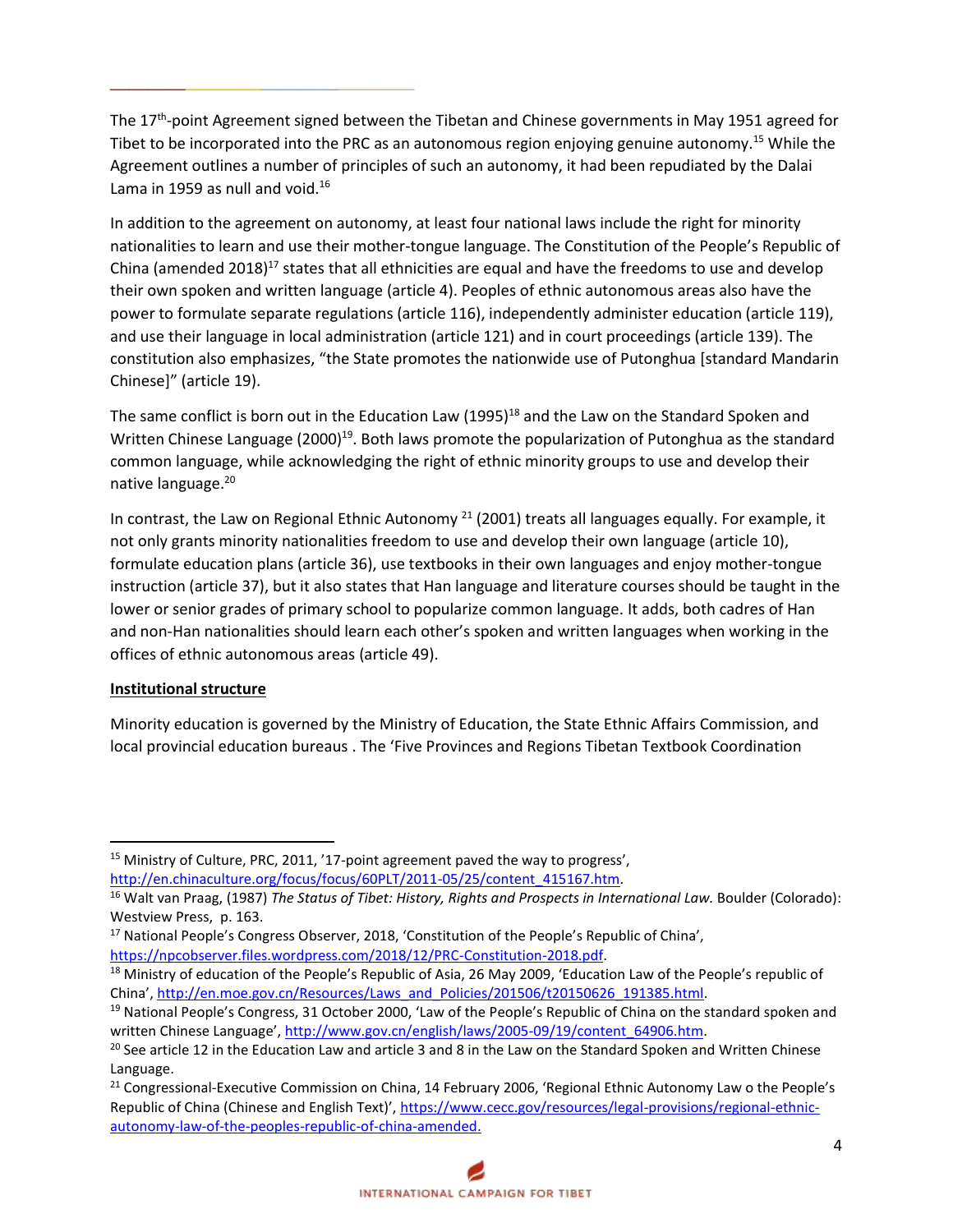Group' (established in 1982) is responsible for developing unified Tibetan educational materials for use in primary and secondary schools throughout Tibetan areas. $^{22}$ 

The education system is structured into primary, secondary and tertiary school systems. See table 1, for a breakdown of the schooling years.

| Table 1. Education system by School year |                            |               |  |  |
|------------------------------------------|----------------------------|---------------|--|--|
| <b>Schooling</b>                         | <b>School name</b>         | <b>Grades</b> |  |  |
| Primary                                  | Primary school             | $1 - 6$       |  |  |
| Secondary                                | Junior high                | $7-9$         |  |  |
|                                          | Senior high                | $10 - 12$     |  |  |
|                                          | Middle school              | $7 - 12$      |  |  |
| Tertiary                                 | College                    | 3 years       |  |  |
|                                          | University (undergraduate) | 4 years       |  |  |

#### **Table 1: Education system by school year<sup>23</sup>**

**\_\_\_\_\_\_\_\_\_\_\_\_\_\_\_\_**

#### **Current minority education policies**

#### **Table 2: Minority education policies**

| <b>Policy</b>              | <b>Description</b>                                                                           |
|----------------------------|----------------------------------------------------------------------------------------------|
| <b>Bilingual Education</b> | A type of 'transitional bilingualism', as the main purpose of learning one's                 |
|                            | mother tongue is to hasten the acquisition of the majority language. <sup>24</sup> Bilingual |
|                            | education does not mean bilingual, rather the teaching of at least the inclusion             |
|                            | of two languages. Three models of bilingual education are employed:                          |
|                            | Model A: Tibetan medium instruction (TMI) with Putonghua taught as a                         |
|                            | subject                                                                                      |
|                            | Model B: Chinese medium instruction with Tibetan taught as a subject                         |
|                            | Model C: Both languages media of instruction, but proportion varies due to                   |
|                            | student and teacher ability                                                                  |
| Nationalities              | System on nationalities universities offering courses and major in minority                  |
| universities               | subjects and minority-language instruction. The universities also offer quotas               |
|                            | for minority recruitment. <sup>25</sup>                                                      |
| Multiple education         | A multi-grade classroom model in a primary school with lack of teachers in                   |
|                            | remote areas                                                                                 |
| Minzu gaokao (late         | Introduction of minorities' version of the college entrance exam. Structure                  |
| 1970s)                     | differs by location, but most students only take Tibetan subject in Tibetan                  |
|                            | language. <sup>26</sup>                                                                      |
| <b>Three Guarantees</b>    | Preferential policy for Tibet's rural and nomadic areas, providing school-aged               |
| (1984)                     | students free food, clothing and lodging. 27                                                 |

<sup>22</sup> Adrian Zenz, 2010, 'Beyond Assimilation: The Tibetanisation of Tibetan Education in Qinghai', *Inner Asia*, Vol. 12, page 295.

<sup>&</sup>lt;sup>23</sup> Eirini Gouleta, 2011, 'A bilingual education professional development project for primary Tibetan teachers in China: the experience and lessons learned', *International Journal of Bilingual Education and Bilingualism*, page 6. <sup>24</sup> Hansen, M. H. (1999). *Lessons in being Chinese: minority education and ethnic identity in southwest China.* Seattle (WA): University of Washington Press, page 5-6 in Op. Cit., Adrian Zenz, 2010, page 297.

<sup>&</sup>lt;sup>25</sup> See Pu Riwa, 1999, page 17 as cited in Op. Cit., Zenz, 2010, page 294.

<sup>26</sup> Op. Cit., Zenz, 2010, page 297.

<sup>27</sup> Kelsang Wangdu, 2011, 'China's minority education policy with reference to Tibet', *Tibetan* Review, June issue, page 19; Gerard Postioglione, Ben Jiao, Li Xiaoliang, and Tsamla, 2013, 'Popularising Basic Education in Tibet's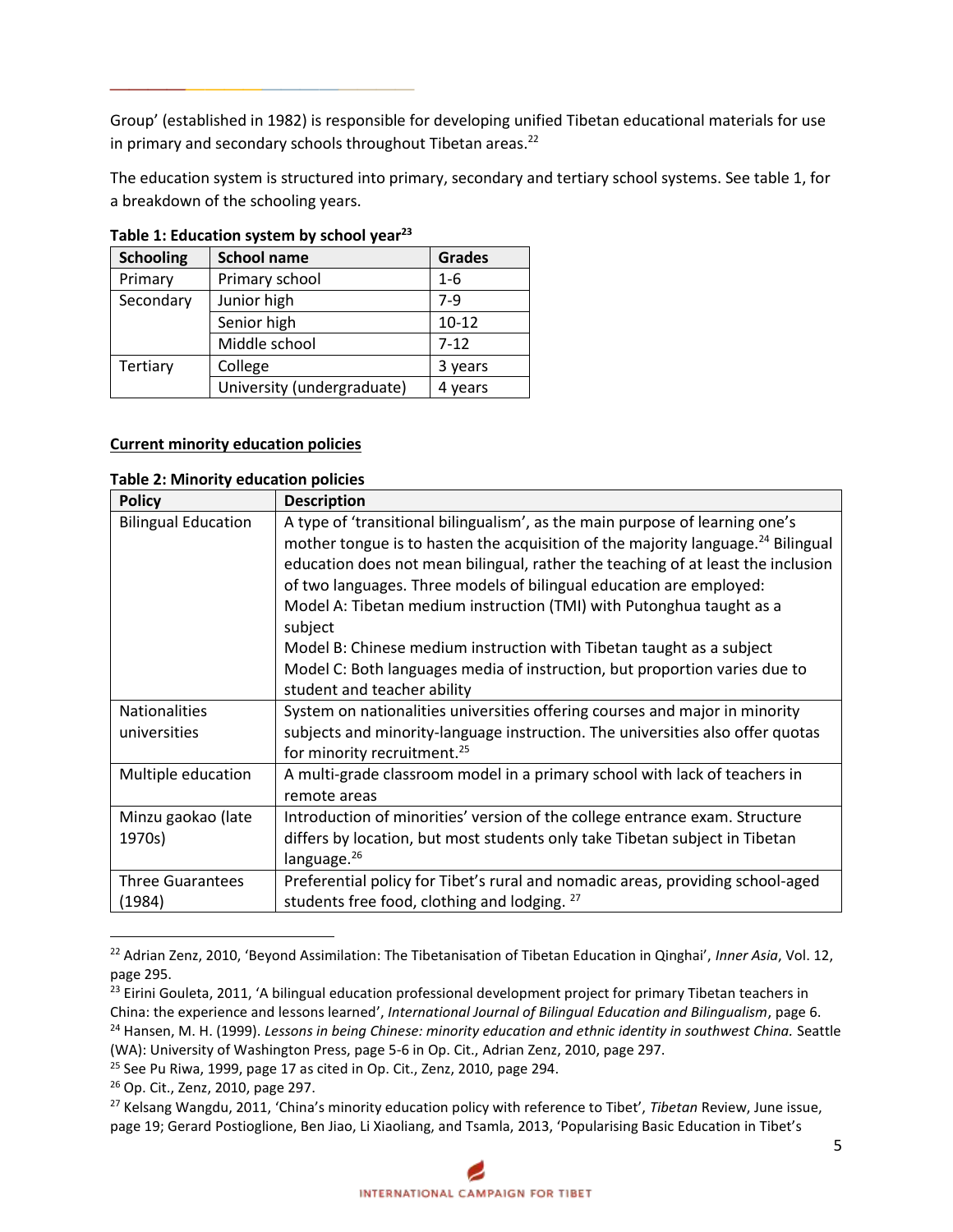| Inland ethnic               | Called neidi Xizang ban, Tibetans students are sent to secondary schooling in   |
|-----------------------------|---------------------------------------------------------------------------------|
| boarding schools            | Chinese schools in 19 provinces outside the Tibetan regions. Ten per cent of    |
| (1985)                      | class time is allocated to Tibetan language with the remainder spent on the     |
|                             | Chinese curriculum. Students undertake ideological and moral education          |
|                             | classes, and do not return home for four years. 28                              |
| Compulsory                  | Nine years of compulsory education enforced in Tibetan areas between 2002       |
| <b>Education Law</b>        | and 2006. The policy was rolled out in the TAR in 1994 and set targets to       |
| (1986, amended              | popularize three-year education in nomadic areas, six years in rural areas, and |
| $2006$ <sup>29</sup>        | nine years in major urban areas. <sup>30</sup>                                  |
| School consolidation        | Consolidated primary schools into cities and towns, by replacing village        |
| policy (2003) <sup>31</sup> | schools with town central boarding schools.                                     |
| National long-term          | National Plan emphasizes the prioritization of Chinese medium teaching in       |
| education reform            | primary and secondary schools. <sup>32</sup>                                    |
| and development             |                                                                                 |
| plan (2010-2020)            |                                                                                 |
| <b>Thirteenth Five Year</b> | Recognising the fundamental role of the national commonly-used language in      |
| Development Plan            | safeguarding national unity and promoting ethnic solidarity, the Plan seeks to  |
| for National                | accelerate the popularization of Putonghua in minority regions. <sup>33</sup>   |
| Language Works              |                                                                                 |
| $(2016 - 2020)$             |                                                                                 |

# **Good practices**

 $\overline{a}$ 

**\_\_\_\_\_\_\_\_\_\_\_\_\_\_\_\_**

Many of Beijing's early policies and practices have had positive impacts on Tibetan educational achievements. They include the creation of the 'Tibetan textbook coordination group', the creation of the system of minority nationalities universities, minority college entrance exam, and compulsory nine year education policy. A large majority of the policies were born in an era where central government pursued mother-tongue education policies as a means to recruit cadres to disseminate central government policies and improve relations with minority groups.

 The creation, in 1982, of the 'Five Provinces and Regions Tibetan Textbook Coordination Group', a dedicated group responsible for producing Tibetan translations of Chinese-language primary and secondary school textbooks was a positive development. The textbooks were successfully used in a 1989 secondary Tibetan education pilot scheme in the TAR, however due to the

Nomadic Regions', in James Leibold and Yangbin Chen, (eds.) *Minority Education in China: Balancing Unity and Diversity in an Era of Critical Pluralism*. Honk Kong University Press, page 125.

<sup>28</sup> Opt.Cit., Wangdu, 2011, page 21.

<sup>&</sup>lt;sup>29</sup> State Council of the People's Republic of China, 23 August 2014, 'Compulsory Education Law of the People's Republic of China',

[http://english.www.gov.cn/archive/laws\\_regulations/2014/08/23/content\\_281474983042154.htm.](http://english.www.gov.cn/archive/laws_regulations/2014/08/23/content_281474983042154.htm)

 $30$  Op. Cit., Ma Rong, 2013, page 94; Zhou 2002 as cited in Op. Cit., Postiglione et al, 2013, page 113.  $31$  Op. Cit., Yang, 2018, page 6.

 $32$  Op. Cit., UNESCO, 2010, 'Outline of China's National plan for medium and long-term education reform and development 2010-2020'[.](https://planipolis.iiep.unesco.org/en/2010/outline-chinas-national-plan-medium-and-long-term-education-reform-and-development-2010-2020)

<sup>33</sup> Jing Zhang and Miguel Perez-Milans, 2018, 'Structures of feeling in language policy: the case of Tibetan in China', *Language Policy*, Vol. 18, No. 1, page 43. Xinying Zhao, 13 September 2016, 'Work plan hopes for more than 80% of Chinese to speak Mandarin by 2020', China Daily, [http://www.chinadaily.com.cn/china/2016-](http://www.chinadaily.com.cn/china/2016-09/13/content_26788080.htm) [09/13/content\\_26788080.htm.](http://www.chinadaily.com.cn/china/2016-09/13/content_26788080.htm)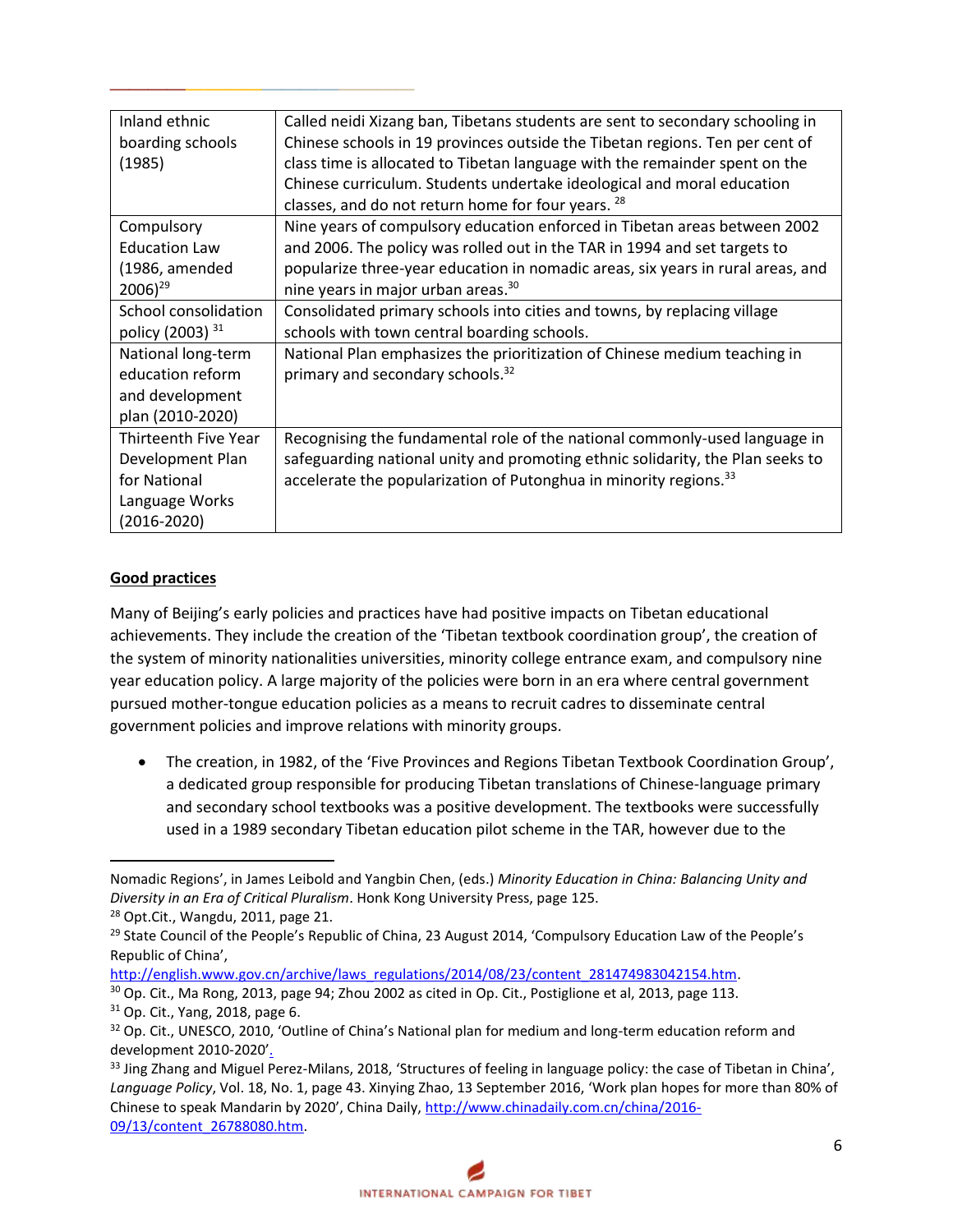political crackdown in the early 1990s, it is believed that the textbooks were not widely disseminated. Researchers contest their use, with some researchers only recording their use in 1999 and reaching areas of Amdo in the early 2000s.<sup>34</sup> Regardless of the political sensitivities, it has been noted that the group has helped to develop standardized Tibetan translation for modern scientific and other foreign terms, much needed for the development of scientific materials.<sup>35</sup>

- The creation of nationalities universities soon after the establishment of the People's Republic of China, although motivated by a need for educated and trained minority cadres (translators and administrators), <sup>36</sup> provided minority nationalities a pathway to tertiary education with some focus on minority language and culture. It is however notable that minority colleges and universities provide Tibetan language graduates limited opportunities because they do not offer a variety of disciplines outside Tibetan language and literature.<sup>37</sup> This is limitation is largely attributed to the lack of trained Tibetan-language teachers and Tibetan-language resources outside the humanities discipline.
- The creation of the minzu gaokao system in the late 1970s, a minority friendly college entrance exam, allowed Tibetan students to include Tibetan-language as an exam subject as well as provided the option of taking the exam in Tibetan rather than Chinese. While it is rare for Tibetan students to take the exam in Tibetan due to the lack of Tibetan vocabulary in other subjects,<sup>38</sup> the option of a minority-nationality exam gives Tibetans and other minority nationalities an opportunity to marginally level the playing field for positions in minority colleges and universities.
- The enforcement of compulsory nine year education between 2002 and 2006 across Tibet ensured children of all backgrounds gained access to a basic level of education. The quality of education provided is however questionable.

# **Gaps**

 $\overline{a}$ 

#### **Lack of political will and commitment to pursue culturally and linguistically relevant education policy**

The gap between minority educational rights and policies and actual practice is the result of partially the unique geography of Tibet and a lack of political will by the Chinese government to genuinely pursue a culturally and linguistically relevant education policy.<sup>39</sup> This in turn has resulted in a lack of funding and support for bilingual teachers and culturally informed Tibetan language resources.

While Tibet's unique high-altitude landscape presents challenges for education delivery, it is clear that there has been no clear and consistent commitment to the implementation of the language rights guaranteed by the Constitution and other relevant national laws. Although minority language promotion remains a politically sensitive topic, there has also been no effort to clarify and streamline the various laws and policies against a desired goal. Some critics argue that China's legal provisions are used by the

**\_\_\_\_\_\_\_\_\_\_\_\_\_\_\_\_**

<sup>&</sup>lt;sup>34</sup> See Op. Cit., Zenz, 2010, page 296. While Bass (1998, page 100) states that they were available by 1991, Kolas and Thowsen (2005, page 114) suggest there were not completed until 1999. Zenz's own interviews suggest there were used by some of his informants since the early 2000s in the Chinese and Tibetan language classes. <sup>35</sup> Ibid., Zenz, 2010, page 302.

 $36$  Op. Cit., Pu, 1999, page 17 as cited in in Zenz, 2010, page 294.

<sup>&</sup>lt;sup>37</sup> Op. Cit., Gouleta, 2011, page 6.

<sup>38</sup> Op. Cit., Zenz, 2010, page 297-298.

<sup>39</sup> Op. Cit., Wangdu, 2011, page 22.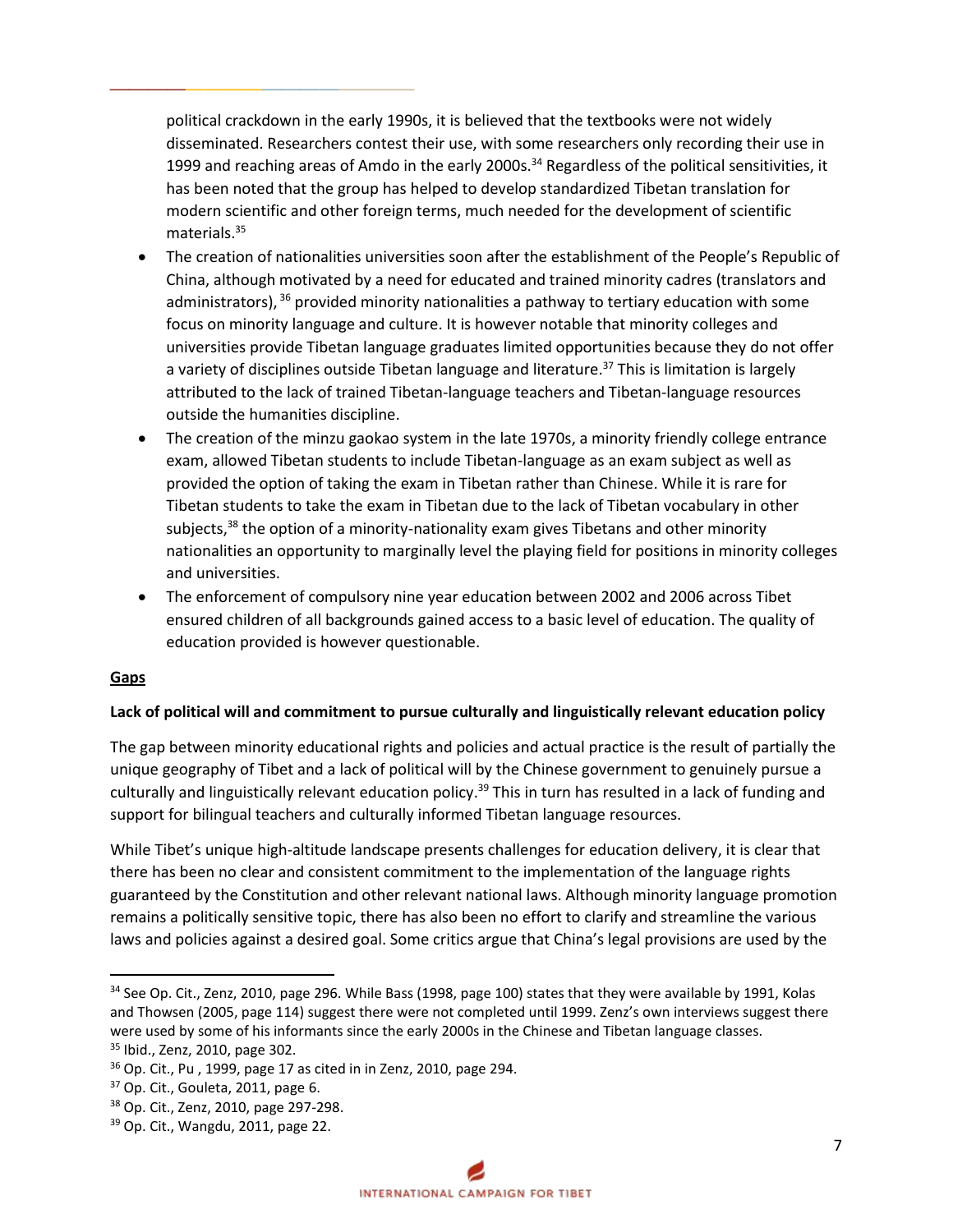government to improve its international image as a modern nation-state and deflect criticism, despite a starkly opposite reality.

Recommendation: Apply national laws consistently and clarify potential conflicts between Tibetan language instruction and Chinese medium education.

**\_\_\_\_\_\_\_\_\_\_\_\_\_\_\_\_**

## **Lack of funding and support for bilingual teacher training and Tibetan-language learning resources**

China's lack of commitment to implement language rights is evidenced in the lack of consistent funding and support for Tibetan bilingual teacher training and Tibetan-language learning resources.

Researchers in the field consistently lament the almost absence of Tibetan teacher training resources.<sup>40</sup> Gouleta, who worked to develop a Tibetan bilingual teacher training program in Tibetan autonomous areas of Gansu, noted a complete lack of understanding of the instructional practices, methodologies and delivery of bilingual programs, adding "there is not a clear understanding of 'how to' or of 'what works and what doesn't'."<sup>41</sup> After the delivery of Tibetan teacher training workshop, which drew on research-based and traditional Tibetan education principles, one Tibetan teacher said, "some of us have attended some teacher training before but never this kind of training especially prepared for Tibetan teachers. Most of the training we have had so far it was in lecture format and only in Mandarin. We very much appreciate this opportunity and have learned a lot from it".<sup>42</sup>

Researchers are also clear and consistent about the lack of Tibetan language resources, especially in secondary and tertiary schooling.<sup>43</sup> Of the textbooks that are translated into Tibetan, they have limited reach as they are translated into classical Tibetan – not the local dialects – and are not adapted to include culturally and geographically relevant content.<sup>44</sup> The textbooks are contextually unfamiliar to the students and fail to stimulate interest in learning.<sup>45</sup> In addition to textbooks, Tibetan students don't have access to Tibetan literature and culture books. As these texts often contain references to Tibetan religion, they are banned from entering schools.<sup>46</sup> This creates challenges in creating culturally relevant resources, as Tibetan Buddhism is the carrier of traditional culture, which includes rich knowledge of philosophy, ethics, law, language, science and art.<sup>47</sup> Government aversion to Tibetan religion results in Tibetan students not having access to culturally relevant learning materials.

One consequence of inadequate Tibetan-language resources has been the end of Tibetan-language instruction in secondary schooling. Before 1988, all primary schools in the TAR taught in Tibetan, while all courses (except language classes) at middle and high school levels were taught in Putonghua.<sup>48</sup> Education statistics from the TAR in 1994 show 94.4 per cent of primary school students accessed bilingual education (Tibetan-medium instruction with a Chinese as a subject). This drops to 23.6 per cent

<sup>40</sup> Lubei Zhang and Linda T.H. Tsung, 2019, 'Tibetan bilingual education in Qinghai: government policy vs family language practice', *International Journal of bilingual Education and Bilingualism,* Vol. 22, No. 3, page 299; Op.Cit., Postiglione et al, 2013, page 128.

<sup>41</sup> Op. Cit., Gouleta, 2011, page 3.

 $42$  Ibid., Gouleta, 2011, page 16.

<sup>43</sup> Op. Cit., Zenz, 2010.

<sup>44</sup> Op. Cit.,Golueta, 2011, page 5-6, 9. Op. Cit., Ma Rong, 2013, page 94.

<sup>45</sup> Op. Cit.,Gouleta, 2011, page 6.

<sup>46</sup> Op. Cit., Zhang and Tsung, 2019, page 298.

 $47$  Op. Cit., Postiglione et al, 2013, page 18.

<sup>48</sup> Op. Cit.,Ma Rong, 2013, page 90.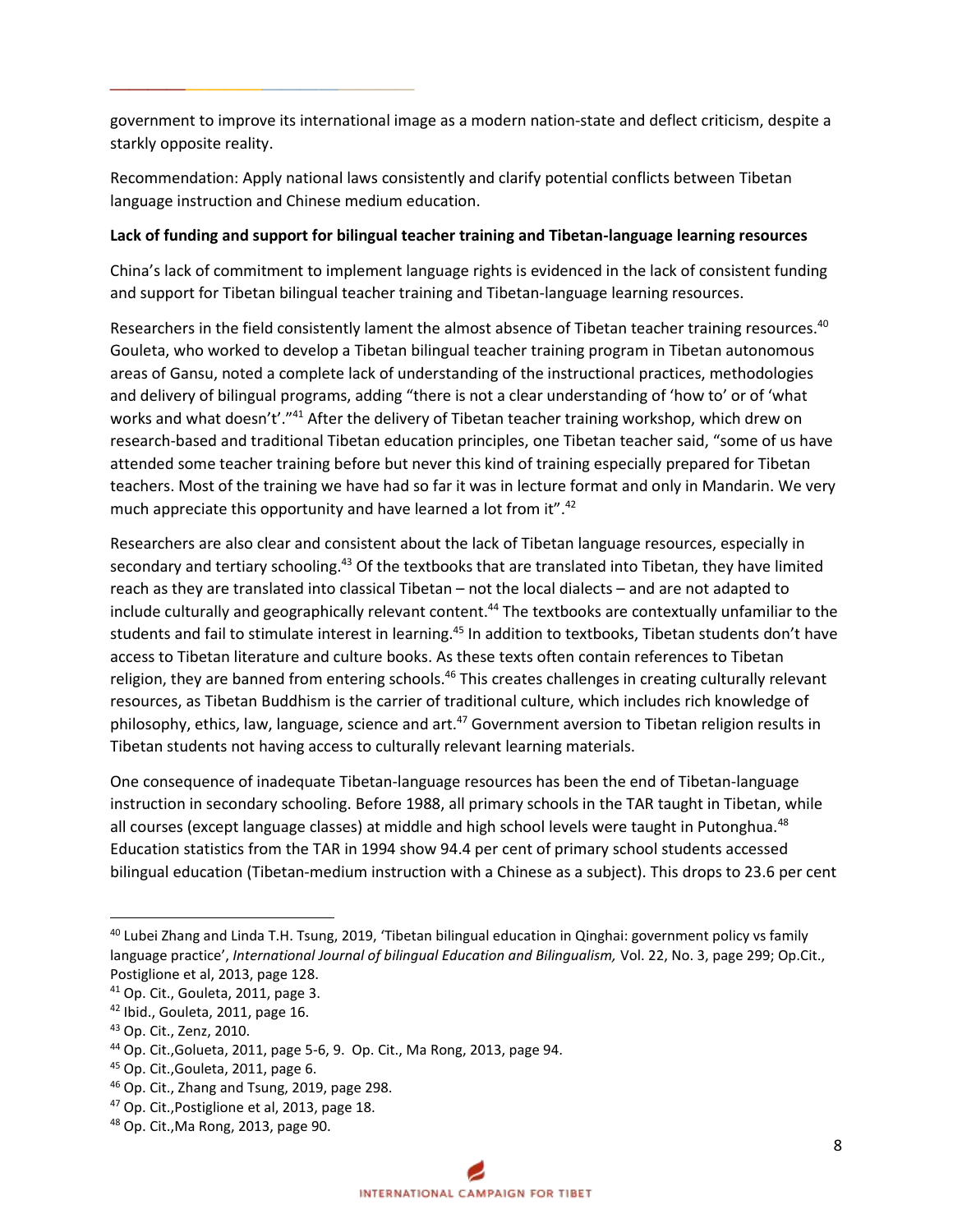in junior middle school, and to 5 per cent in high school.<sup>49</sup> The absence of Tibetan-medium secondary schools requires Tibetan students to complete a one year preparatory Putonghua class, which increased drop-out rates. For example, in 1994, when primary school enrolment in the TAR was 66.6 per cent, only 29.9 per cent of students were enrolled in high school. Even though central government introduced Putonghua instruction in TAR urban primary schools in 2001 and enforced Putonghua instruction in 95% of TAR primary schools by 2007<sup>50</sup>, Tibetan students still struggle to progress through to higher levels of education. In 2009, while primarily school enrolment was 98.8 per cent, high school enrolment was 55.2 per cent.<sup>51</sup>

Recommendation: Allocate funding to the development and dissemination of Tibetan bilingual teacher training courses. Invest in the production of culturally relevant Tibetan textbooks for secondary and tertiary schooling subjects, and produce new translations of textbooks covering non-humanities subjects.

### **Lack of regionally relevant schooling that is responsive to the realities of the nomadic community**

As the researchers Postiglione et al note, "Tibetan nomads are distinguished by a complete economic dependence on livestock, particularly Yaks."<sup>52</sup> In their study of Tibetan nomads in the TAR between 2007 and 2010, they found that state education is not embraced by nomadic Tibetans who perceive the education to be irrelevant to their nomadic life and unable to provide a path toward non-pastoral job opportunities.<sup>53</sup> Postiglione et al point out "school learning fails to connect closely enough with nomads' lives and is separated from the demands of economic and social development in nomadic areas."<sup>54</sup> Furthermore, not only did the "School Consolidation Policy, which relocated village schools to townships under the guise of economic efficiency, require primary school-aged children to board for long periods, the education diverged from Tibetan cultural modes of thinking, emotion expression and value orientation.<sup>55</sup> Graduates from primary school also had to switch from Tibetan-medium instruction education to Chinese-instruction when they entered secondary school. As noted by Zenz, pure Tibetan tracks particularly benefit nomadic Tibetans who are more capable of advancing into higher education with Tibetan.<sup>56</sup> The current approach to nomadic education reflects the prioritization of education indicators and financial efficiency rather than meeting the needs of the students and families.

Recommendation: Include household involvement in the management and planning of schools and the development of school-based curriculum to increase the relevance of education to nomadic life. Improve bilingual education standards to facilitate transition from primary to secondary education, and develop vocational education and training programs that prepare youth for non-pastoral employment.<sup>57</sup>

#### **Ethnic and linguistic discrimination in the labour market**

**\_\_\_\_\_\_\_\_\_\_\_\_\_\_\_\_**

<sup>49</sup> See Tanzen et al, 2007 as cited in Op. Cit., Ma Rong, 2013, page 97.

<sup>&</sup>lt;sup>50</sup> 2007 Research report by the TAR Bilingual Education Commission in Op. Cit., Ma Rong, 2013, page 101.

<sup>&</sup>lt;sup>51</sup> Statistical Bureau of the TAR 2010, page 245 as cited in Op. Cit., Ma Rong, 2013, page 96.

<sup>52</sup> Op. Cit., Postiglione et al, 2013, pages 109-110.

<sup>&</sup>lt;sup>53</sup> Ibid., Postiglione et al, 2013, page 126.

<sup>54</sup> Ibid, Postiglione et al, 2013, page 119.

<sup>55</sup> Ibid., Postiglione et al, 2013, pages 118, 122.

<sup>56</sup> Op. Cit., Zenz, 2010, page 309.

<sup>57</sup> Op. Cit., Postiglione et al, 2013, pages 128-129.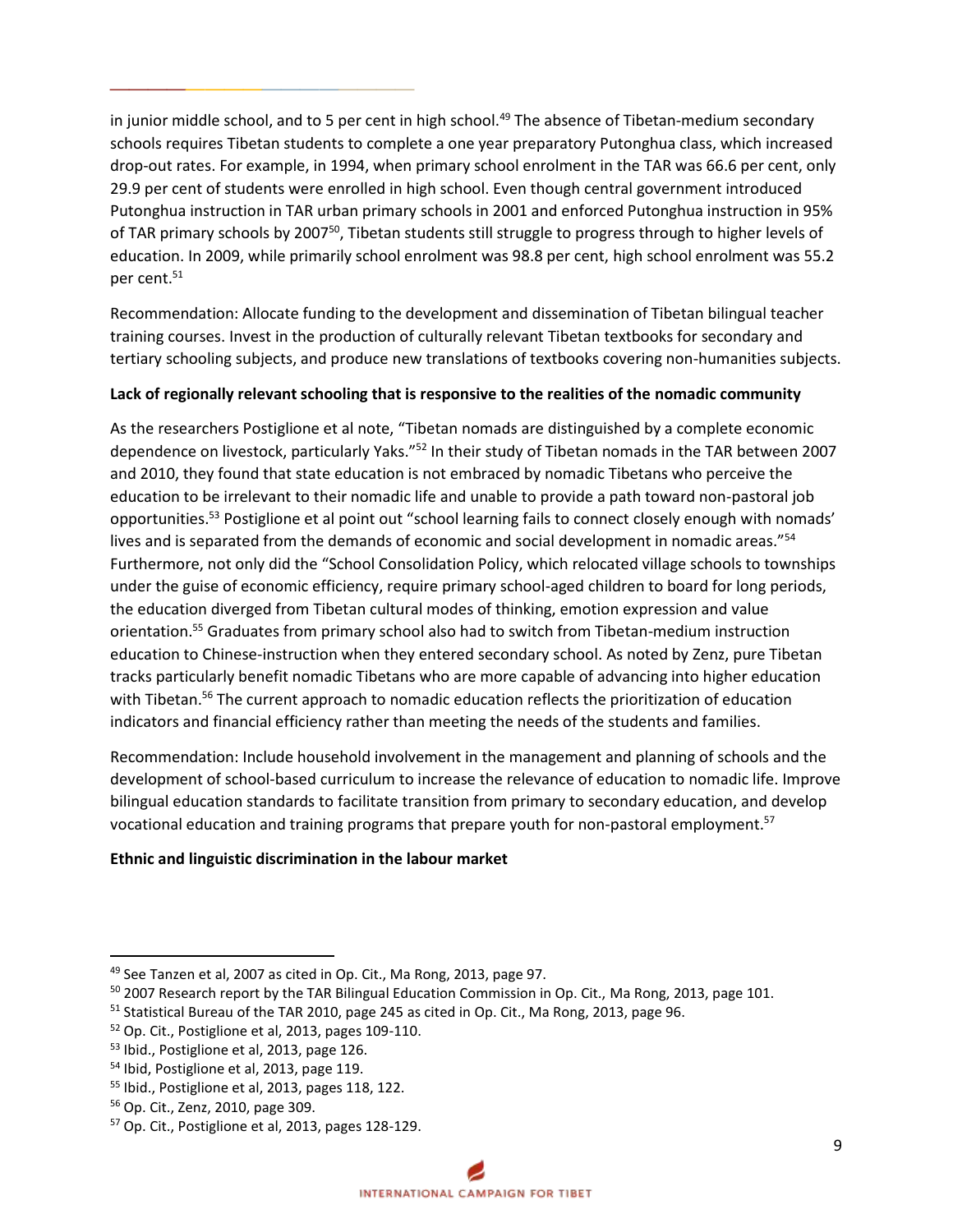Due to the Han-dominated labour market, Tibetans face discrimination in both the private and public sectors, including in areas where Tibetans are the majority.<sup>58</sup> While there have been some model cases of successful Tibetan-language instruction program running from primary to tertiary education, graduates still face limited career prospects.

Tibetan-language graduates can only obtain jobs as Tibetan language teachers, government administrators or translators. However, this Tibetan-language advantage has increasingly been challenged with changes to government recruitment criteria. Between 2001 and 2002, the Qinghai government ended the job allocation system which guaranteed or preferenced local Tibetans for local government jobs and introduced a meritocratic Chinese language exam.<sup>59</sup> The TAR also phased out preferential treatment for Tibetans and individuals with Tibetan-language skills in 2007, although temporarily reinstated it between 2011 and 2017.<sup>60</sup> The gradual removal of the policy received resistance in November 2016 when hundreds of Tibetan graduates in Lhasa, TAR protested against the policy when the annual civil service exam resulted in 98 Han Chinese students and only two Tibetan applicants obtaining 100 of the available positions.<sup>61</sup>

Recommendation: Implement and improve Tibetan-medium language education in primary, secondary and tertiary schools, and include basic Tibetan language requirements in the recruitment criteria for government positions in majority Tibetan areas. Create spaces for the development of culturally and personally meaningful employment opportunities in the private sector.

- **2. Please provide examples of programmes of linguistic diversity, learning materials, multi-lingual and multi-cultural approaches to and methods of teaching and learning, involving the teaching and learning of minority languages and cultures.**
- Programs of learning materials for methods of teaching and learning:

The most distinct program providing learning materials was the creation of the 'Five Provinces and Regions in Tibetans Textbook Coordination Group' in 1982. See Question 1, section good practices, paragraph 1 for a description of the program.

Programs of multi-lingual and multi-cultural approaches to teaching:

One multi-lingual program was the introduction of the bilingual education policy and the subsequent models (A, B, and C). This policy was implemented across the Tibetan region in various forms. See 'Table 2: minority education policies' (page 4) for a description of the bilingual education program.

Multi-cultural approaches to teaching were recorded by researcher, Adrian Zenz in Yushu, Qinghai. Zenz notes that some schools with ethnically minded headmasters have been actively seeking to Tibetanise their school environments by constructing new buildings that feature Tibet-style architecture, putting up official posters of Communist heroes and western scientists with quotes in Tibetan language, and posting

 $\overline{a}$ 

**\_\_\_\_\_\_\_\_\_\_\_\_\_\_\_\_**

<sup>58</sup> Op. Cit., Zhang and Tsung, 2019, page 297.

<sup>&</sup>lt;sup>59</sup> Andrew M. Fischer, 2014, The Disempowered development of Tibet in China: A Study in the Economics of Marginalization, Lanham and Plymouth: Lexington Books.

 $60$  The policy was reinstated in 2011 by Chen Quanguo in the TAR. See Andrew M. Fischer and Adrian Zenz, 2017, 'The Limits to Buying Stability in Tibet: Tibetan Representation and Preferentiality in China's Contemporary Pubic Employment System', *The China Quarterly*, Vol. 234, June Issue, pages 527-551.

 $61$  Radio Free Asia, 8 November 2006, 'Tibetans stage rare public protest in Lhasa',

https://www.rfa.org/english/news/social/tibet\_protest-20061108.html.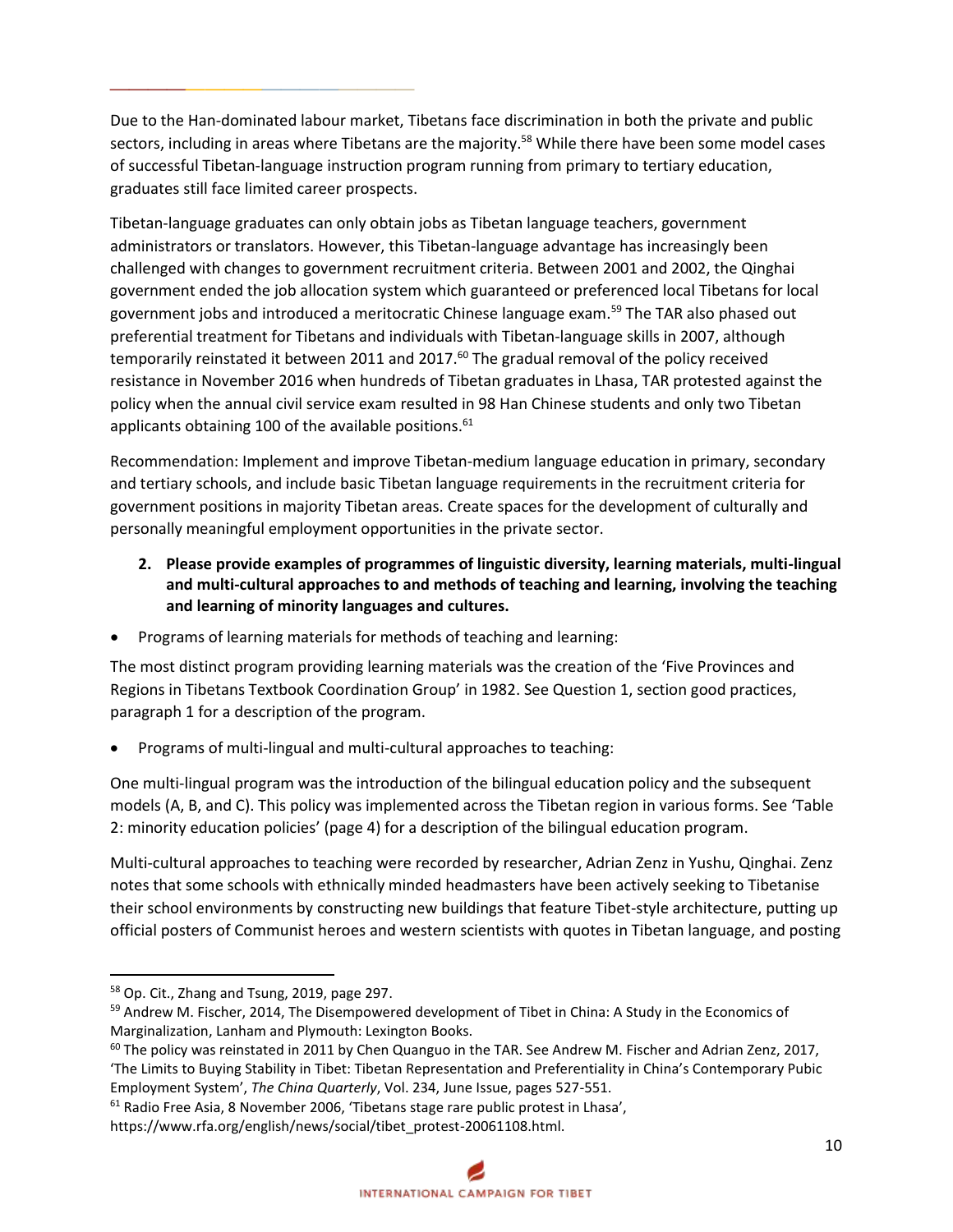Tibetan motifs and translations of state slogans.<sup>62</sup> Zenz also highlighted how one Yushu school replaced the nation-wide standardized daily morning exercise routine with traditional Tibetan dancing to ensure that the young generation grows up with a knowledge of ethnic dancing.<sup>63</sup> Inclusion of Tibetan culture in teaching environments is notably absent from Tibetan schools led by Han or sinicised Tibetans.<sup>64</sup> Therefore multicultural approaches to teaching tend to be at the discretion of ethnically minded school leaders.

**\_\_\_\_\_\_\_\_\_\_\_\_\_\_\_\_**

**3. Please provide information on initiatives and programmes that effectively address challenges faced by minorities in accessing quality education, including the issue of direct and indirect costs of education.**

Two policies are known to provide financial support to students. The 1984 "Three guarantees" policy is a preferential education policy for Tibet's rural and nomadic areas, providing school-aged students free food, clothing and lodging.<sup>65</sup> Inland ethnic boarding schools also offer financial support in the form of large subsidies, however the exact costs are not known.<sup>66</sup> It is believed that boarding schools in townships are largely government funded with the exception of food costs.

**4. Please provide examples of training programmes for teaching staff and educational administrators, including inter-cultural training, aiming at preparing them to respond to the educational needs of minority students.**

There are three different types of teacher training institutions in minority areas:

- 1. The Normal School (equivalent to high school). This is the teacher preparatory program for primary school teachers.
- 2. The Normal College (three years undergraduate education) for Junior High School teachers
- 3. The Normal University (four years of undergraduate education) for Senior High School teachers.

Outside the standard teacher training courses, there are not many examples of specific bilingual training programs for Tibetan teachers. From the available academic research, one successful training program was developed in 2006 for Tibetan bilingual teachers in Gannan. Based in Gansu Province, the 'Gannan Tibetan Bilingual Project' was a bilingual teacher training project for Tibetan primary school teachers supported by the UK Department for International Development in China as a component of the Support to Universal Basic Education Project (SUBEP). The project was also conducted in collaboration with the Gansu Provincial Department of Education.<sup>67</sup> The project had two aims: to develop bilingual education teacher training materials for teaching language arts and mathematics, and to train Tibetan teachers in

<sup>62</sup> Op. Cit., Zenz, 2010, page 303.

<sup>63</sup> Ibid., Zenz, 2010, page 303.

<sup>64</sup> Ibid., Zenz, 2010, page 303.

<sup>65</sup> Op. Cit., Wangdu, 2011, page 19; Postioglione et al 2013, page 125.

<sup>&</sup>lt;sup>66</sup> James Leibold, 2019, 'Interior Ethnic Minority Boarding Schools: China's Bold and Unpredictable Educational Experiment', *Asian Studies Review,* Vol. 43, no. 1, page 4.

<sup>67</sup> Op. Cit., Gouleta, 2011.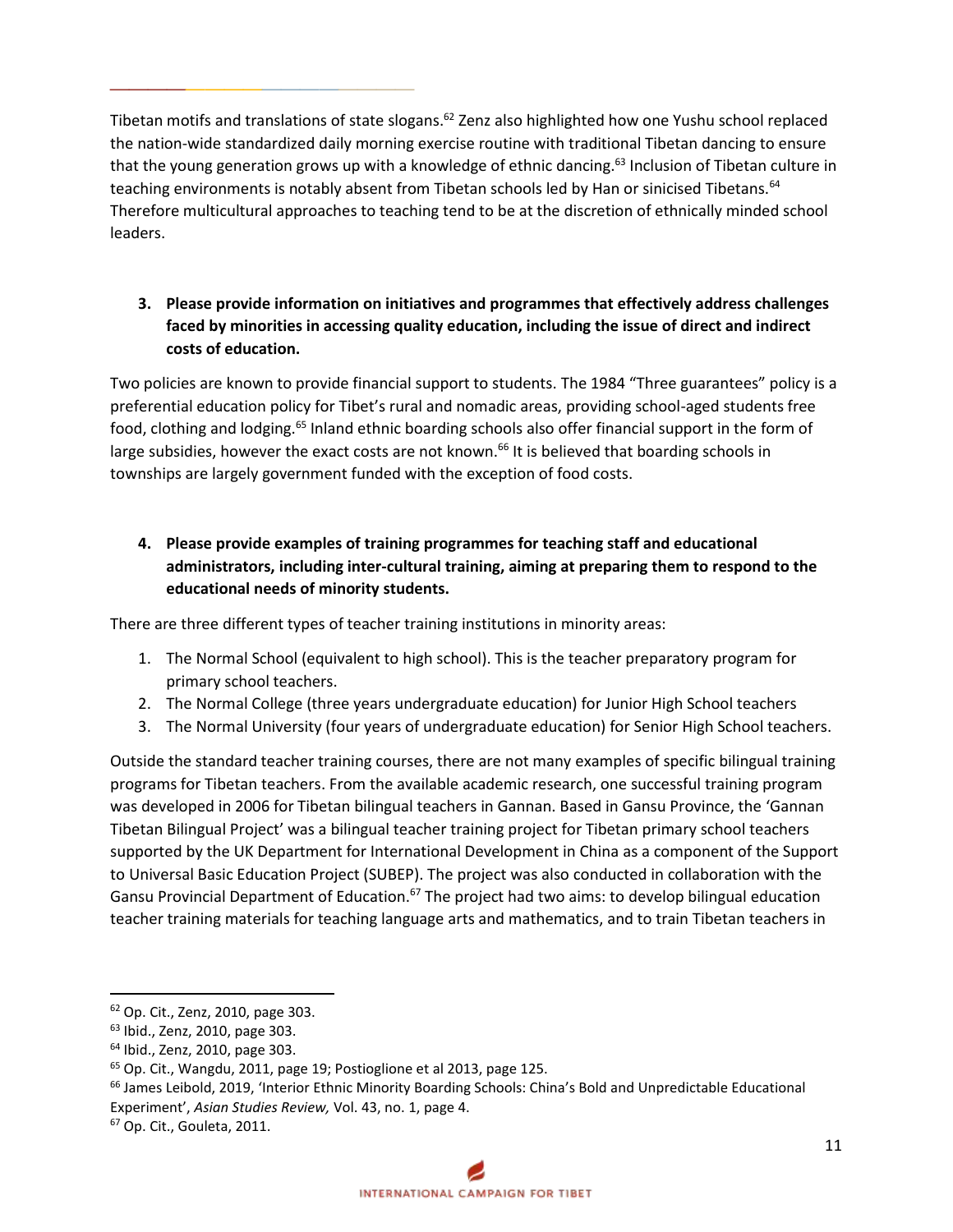Gansu Tibetan Autonomous Prefectures on sound modern bilingual teaching principles and methodologies following the participatory approach.<sup>68</sup>

**\_\_\_\_\_\_\_\_\_\_\_\_\_\_\_\_**

A baseline evaluation of the teaching methods at both primary and secondary schools revealed the need for teacher training on delivering quality and culturally appropriate bilingual education.<sup>69</sup> The researchers also observed a lack of instruction materials and learning resources, as well as use of outdated teaching methods.<sup>70</sup> The project worked with a team of Tibetans and external experts on traditional Tibetan and modern teaching methods to develop a sample lesson that "reflected the Tibetan culture aligned with the Chinese national curriculum and followed current research-based bilingual teaching practices while combined traditional Tibetan teaching methods".<sup>71</sup> Building on the sample lesson, sixteen teacher training modules were developed for language arts and mathematics classes. The training modules used Tibetan cultural examples and an instructional approach grounded in current bilingual approaches, student-centred learning, and traditional Tibetan pedagogy.<sup>72</sup>

In May 2008, the project ran a successful pilot eight-day primary teacher training in Lanzhou city, Gansu that was attended by 51 teachers.<sup>73</sup> Teachers provided positive feedback, noting the unique opportunity to have targeted Tibetan teacher training. Some teachers expressed enthusiasm having learned different ways to teach, but expressed concern for the lack of on-site trainers and supplementary Tibetanlanguage materials to support their teaching.<sup>74</sup> Feedback from teachers informed a final review of the bilingual teacher training modules. The teacher training handbooks were finalized and disseminated across Gansu Tibetan Autonomous Prefecture schools at the end of 2008.<sup>75</sup>

Gouleta, who was invited as an international consultant on the project emphasized the importance of grounding education in the local culture. She stressed, "one of the most significant lessons learned is the importance of the minority culture and its human capital in the success of the project,"<sup>76</sup> adding, "no new bilingual teaching methodology can be effective and applicable in another geopolitical and cultural context unless it 'marries' with the traditions of the native population. No new knowledge can be embraced unless the knowledge of the native culture is equally valued, respected, and capitalized upon".<sup>77</sup> Gouleta, in particular, cited their use of both research-based bilingual education methodology and traditional Tibetan methods to create a model of Tibetan bilingual education that would be relevant and useful to teachers and students.<sup>78</sup>

 $\overline{a}$ 

<sup>76</sup> Ibid., Gouleta , page 17.

<sup>68</sup> Ibid., Gouleta, 2011, page 6.

<sup>69</sup> Ibid., Gouleta, page 9.

 $70$  Ibid., Gouleta, page 6.

<sup>71</sup> Ibid., Gouleta , page 12.

 $72$  Ibid., Gouleta, page 12.

 $73$  Ibid., Gouleta, page 13.

<sup>74</sup> Ibid., Gouleta , page 15-16.

<sup>75</sup> Ibid., Gouleta, page 16.

<sup>77</sup> Ibid., Gouleta , page 17.

<sup>78</sup> Ibid., Gouleta , page 17.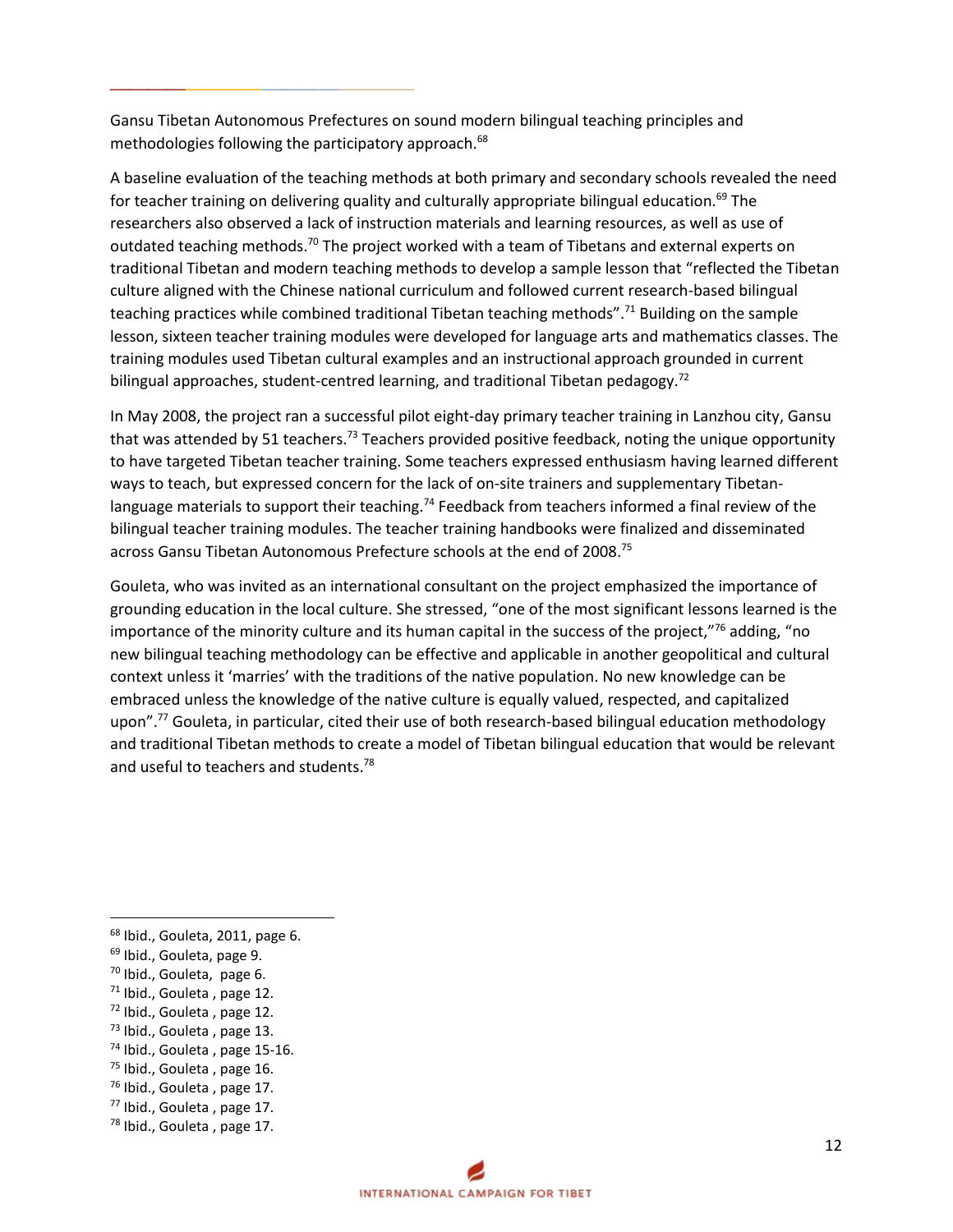**5. Please provide examples of programmes and initiatives to strengthen the availability of teaching staff who speak minority languages, including teaching staff from minority communities.**

**\_\_\_\_\_\_\_\_\_\_\_\_\_\_\_\_**

One initiative that has strengthened the availability of high school Tibetan teaching staff who can teach in Tibetan-language was led by a Tibetan educator named Sangye Gyanness was instrumental in establishing **Finghamish is first Tibetan-medium tertiary level science education program, thereby creating a** cohort of Tibetan graduates trained in teaching biology, chemistry, physics, mathematics, and computer science in Tibetan.<sup>79</sup>

In 1979, while teaching at the Huangnan Nationalities Teacher Training School, Sangye Gyangnan Nationalities Teacher Training School, Sangye Gyan completed, what he believed to be the first translation of a mathematics textbook into Tibetan. Sangle did this when he noticed his Tibetan-medium mathematics students struggling to understand his Chinese. As he did not know how to teach mathematics in Chinese, Sangye took Tibetan lessons from a Geshe-lama (a monastic doctorate) at his local monastery.<sup>80</sup>

Soon after, in 1981, Sangye Gyal was appointed by the head of the provincial education department (a Tibetan) to join the  $\qquad \qquad$  to establish  $\qquad \qquad$  first Tibetan-medium science program. By the 1980s, after translating Chinese textbooks into Tibetan and training Tibetan educators in the vocabulary, the program produced its first cohort of fully qualified Tibetan science teachers.<sup>81</sup> When the **College merged into the Nationalities Teacher merged into the Nationalities Teacher College (NTC), Sangye Gyan became** the vice president of **NTC and continued his translation work with other educators to create a** comprehensive Tibetan medium tertiary level science education program.<sup>82</sup> The translations were funded by foreign organizations such as the Trace Foundation and UNDP<sup>83</sup> – the funding relationship with the Trace Foundation ended in 2008 due to the heightened political sensitivity across Tibet.

work also inspired the creation of new Tibetan-medium courses at the

. The university created new courses in Chinese-Tibetan translation, and together with the assistance of the Trace Foundation established a Tibetan-English and Tibetan computer science class in 2005. Went on to add geography, history, politics, secretarial studies, Tibetan-Japanese, Tibetan law, mathematics, and Tibetan arts and handicrafts majors.<sup>84</sup>

As a result of these new Tibetan-medium majors, Tibetan-medium tertiary enrolment multiplied at both . For example, in 2008,  $\blacksquare$  had 347 graduating students and was admitting 565 new students in 2009. also recorded a significant increased from 40-45 students before 2000 to 372 enrolments in 2010.<sup>85</sup>

This case highlights the role and efforts of key individual Tibetan at educational and government institutes, the importance of non-governmental funding in supporting translation work, and the role of monasteries in reviving Tibetan language.

- $\overline{a}$  $79$  .
- 80 **Ibid., Zenz, page 297.**
- 81 **Ibid., Zenz, page 300.**  $82$   $\qquad \qquad \ldots$
- 83 Ibid., Zenz, page 300.
- 84 Ibid., 200. **December 300.**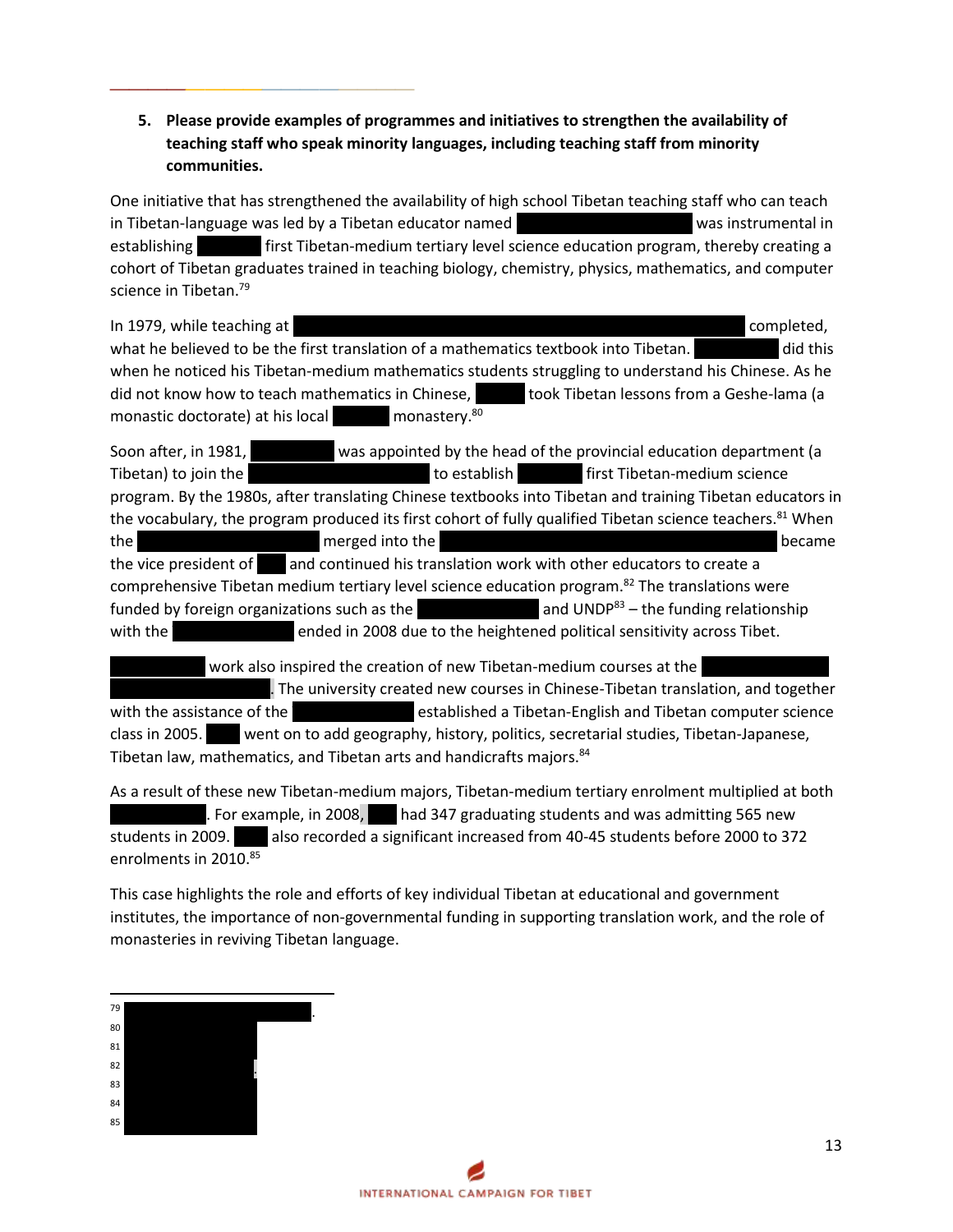**6. What are the identified challenges in the design and implementation of programmes and initiatives to facilitate access to education, including vocational education and training, by persons belonging to minorities and to integrate minority languages in the national curricula as separate subjects and as mediums of instruction?**

Challenges in the design of initiatives that facilitate access to education and training

**\_\_\_\_\_\_\_\_\_\_\_\_\_\_\_\_**

- Programs are designed without consultation with teachers, students, and families. As a result, they are designed in a cultural vacuum, resulting in learning materials that are detached from the needs of the students and teachers, and don't reflect local cultural and environmental context.
- Programs don't take into account dialect differences across the region, of which there are at least three major dialects.
- Programs ignore the need for Tibetan language learning resources such as adequate textbook translations at all levels of education.
- Programs are also designed without regard for funding relevant teacher training resources, such as training courses or manuals that provide information on instructional principles for bilingual teaching and different teaching methodologies.
- Lack of vocational schools and courses in non-humanities subjects in Tibetan limits the career pathways for Tibetan-medium students. Numerous scholars such as Fischer and Wang, note the lack of quality vocational, managerial or scientific education in Tibetan areas.<sup>86</sup>

# **7. Please describe to what extent and how are persons belonging to minorities and their representative organizations involved in the design, implementation and evaluation of educational programmes and curricula.**

It is questionable how much minority persons or their representatives are involved in the direct design, implementation and evaluation of education programs and curricula in today's China. It is notable that some flexibility existed prior to 2008. For example, despite a long-standing policy to phase out Tibetanlanguage instruction in secondary schools, middle schools in Qinghai undertook a reform process in the 2000s to reintroduce Tibetan-medium instruction classes.<sup>87</sup> In addition, Tibetan schools established by monasteries or monastic leaders such as the Guoma Longcun school in 1997 and the Jigme Gyaltsen Welfare school established in 1994 in Guoluo prefecture, are further examples of some flexibility in Tibetan involvement in the design and implementation of education in Tibetan areas.<sup>88</sup> While the Guoma Longcun school was handed over to the local authorities in 2008,<sup>89</sup> it is uncertain whether the other schools still operate with the same flexibility. It is notable that these schools are all located outside the

<sup>86</sup> Fischer, A. M. (2014). *The Disempowered development of Tibet in China: A Study in the Economics of Marginalization*, Lanham and Plymouth: Lexington Books, page 276. Wang, S., 2007, 'The failure of education in preparing Tibetans for market participation', *Asian Ethnicity*, Vol. 8. No. 2. Page, 131-132. Wang, S. (2011) 'The Failure of vocational training in Tibetan areas of China', Asian Highlands Perspectives, Vol. 10, page 143. <sup>87</sup> Op. Cit., Zenz, 2010, page 302.

<sup>88</sup> Ibid., Zenz, 2010 page 304.

<sup>89</sup> See footnote 20 in Ibid., Zenz, 2010, page 304.